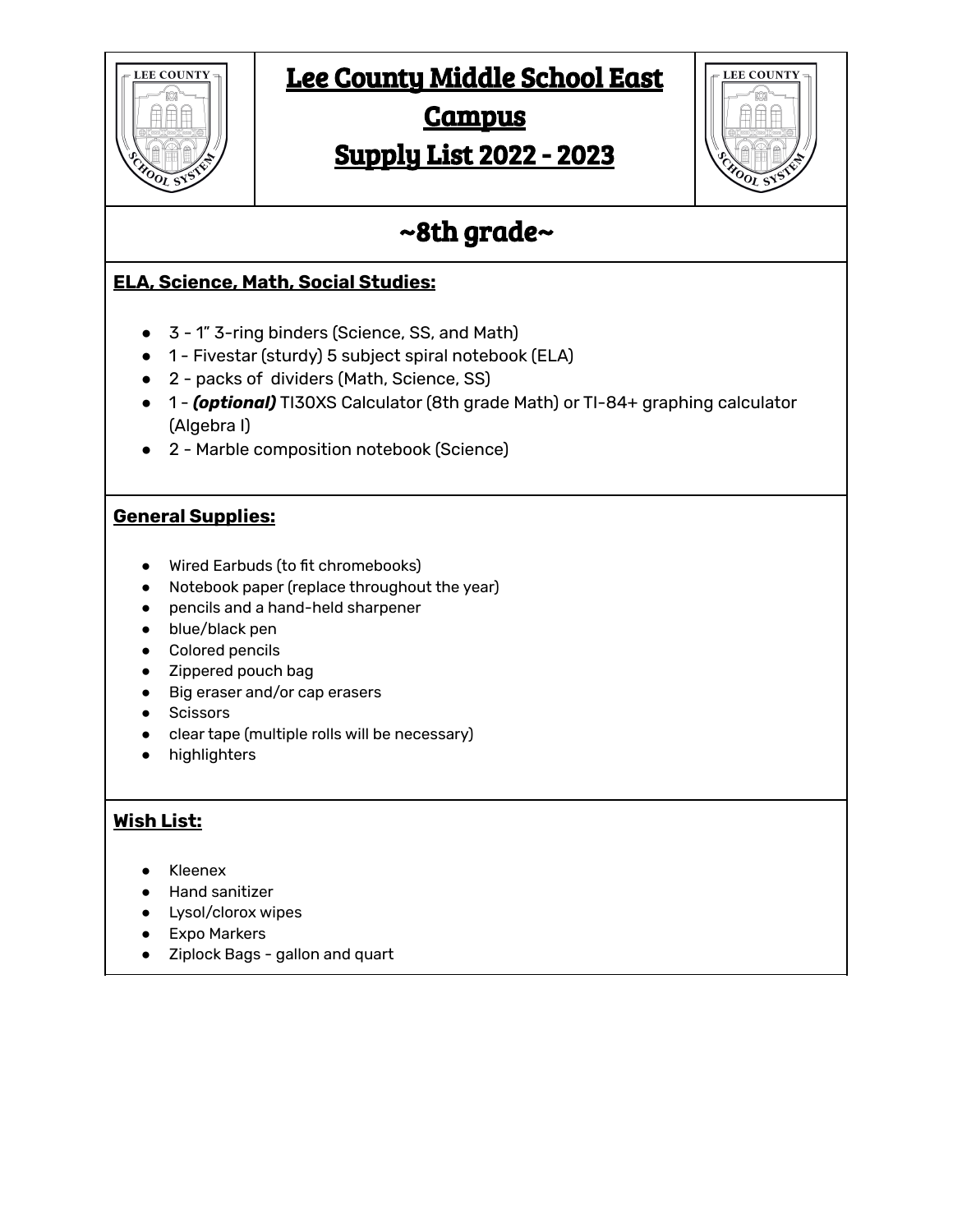### Lee County Middle School East



### **Campus**

Supply List 2022 - 2023



## ~7th grade~

#### **ELA, Science, Math, Social Studies:**

- 4 Composition Notebooks (ELA, Math, Science)
- 1" 3 ring binder (Math)
- $\bullet$  1½" 3 ring binder (ELA)
- 2″ 3 ring binder (Science)
- 2 Five Star three-subject spiral notebook (Must be 8 ½" x 11") (Science, Social Studies)
- 2 packs of dividers (ELA, Math)
- Calculator **(optional)**: TI-30xs

#### **General Supplies:**

- Pencils
- Highlighters
- Notebook Paper
- Glue Sticks
- Scissors
- Colored Pencils or markers
- Sticky Notes
- Handheld Pencil Sharpener
- Cap Erasers
- Wired Earbuds (to fit chromebooks)

#### **Wish List:**

- *● Kleenex*
- *Quart Ziplock bags*
- *● Clorox Wipes*
- *● Hand Sanitizer*
- *● Dry Erase Markers*